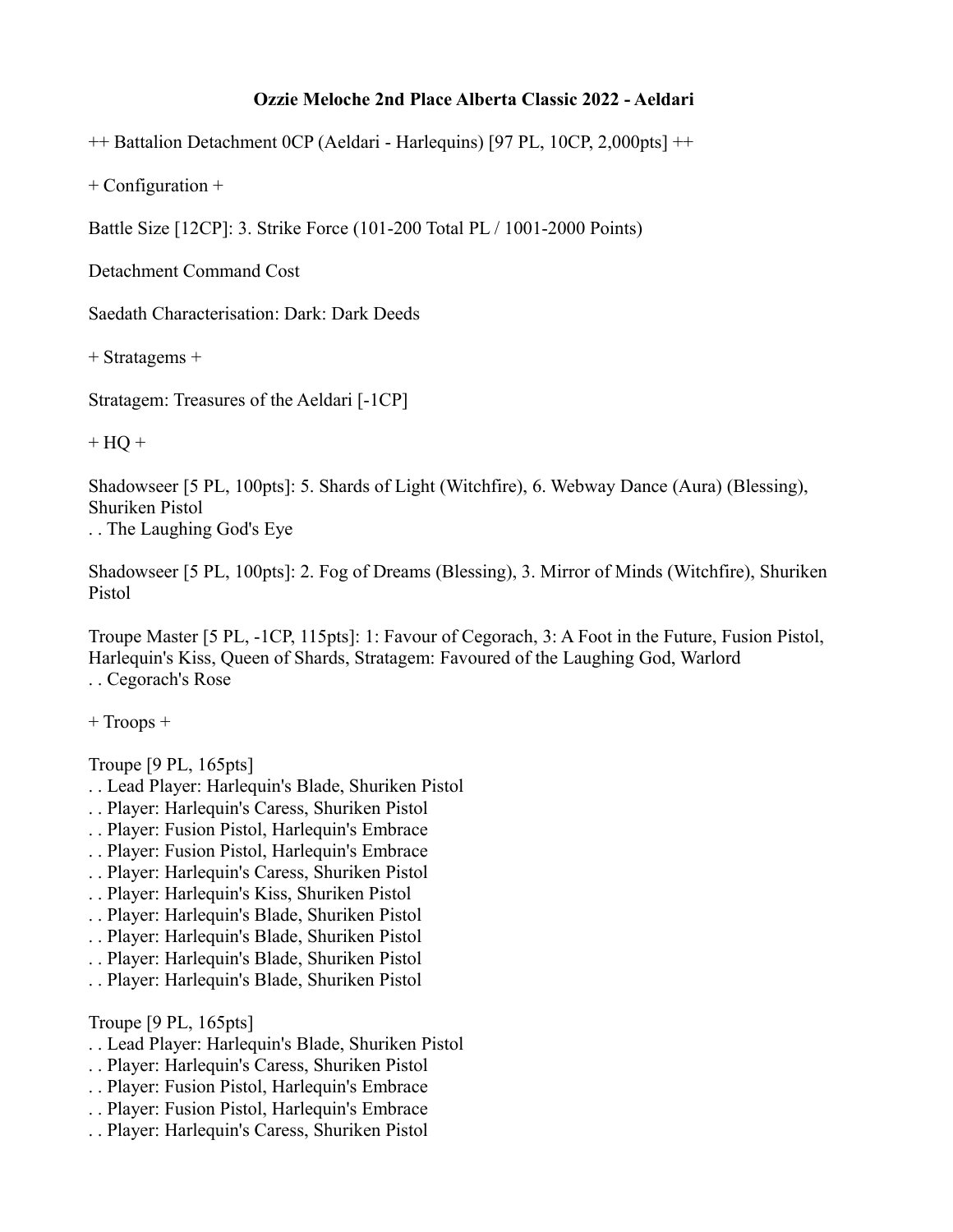- . . Player: Harlequin's Kiss, Shuriken Pistol
- . . Player: Harlequin's Blade, Shuriken Pistol
- . . Player: Harlequin's Blade, Shuriken Pistol
- . . Player: Harlequin's Blade, Shuriken Pistol
- . . Player: Harlequin's Blade, Shuriken Pistol

## Troupe [9 PL, 165pts]

- . . Lead Player: Harlequin's Blade, Shuriken Pistol
- . . Player: Fusion Pistol, Harlequin's Caress
- . . Player: Fusion Pistol, Harlequin's Embrace
- . . Player: Harlequin's Kiss, Shuriken Pistol
- . . Player: Harlequin's Caress, Shuriken Pistol
- . . Player: Harlequin's Kiss, Shuriken Pistol
- . . Player: Harlequin's Blade, Shuriken Pistol
- . . Player: Harlequin's Blade, Shuriken Pistol
- . . Player: Harlequin's Blade, Shuriken Pistol
- . . Player: Harlequin's Blade, Shuriken Pistol

## Troupe [9 PL, 165pts]

- . . Lead Player: Harlequin's Blade, Shuriken Pistol
- . . Player: Fusion Pistol, Harlequin's Caress
- . . Player: Fusion Pistol, Harlequin's Embrace
- . . Player: Harlequin's Kiss, Shuriken Pistol
- . . Player: Harlequin's Caress, Shuriken Pistol
- . . Player: Harlequin's Kiss, Shuriken Pistol
- . . Player: Harlequin's Blade, Shuriken Pistol
- . . Player: Harlequin's Blade, Shuriken Pistol
- . . Player: Harlequin's Blade, Shuriken Pistol
- . . Player: Harlequin's Blade, Shuriken Pistol

Troupe [9 PL, 165pts]

- . . Lead Player: Harlequin's Blade, Shuriken Pistol
- . . Player: Fusion Pistol, Harlequin's Caress
- . . Player: Fusion Pistol, Harlequin's Embrace
- . . Player: Harlequin's Kiss, Shuriken Pistol
- . . Player: Harlequin's Caress, Shuriken Pistol
- . . Player: Harlequin's Kiss, Shuriken Pistol
- . . Player: Harlequin's Blade, Shuriken Pistol
- . . Player: Harlequin's Blade, Shuriken Pistol
- . . Player: Harlequin's Blade, Shuriken Pistol
- . . Player: Harlequin's Blade, Shuriken Pistol

Troupe [9 PL, 165pts]

- . . Lead Player: Harlequin's Blade, Shuriken Pistol
- . . Player: Harlequin's Caress, Shuriken Pistol
- . . Player: Fusion Pistol, Harlequin's Embrace
- . . Player: Fusion Pistol, Harlequin's Kiss
- . . Player: Harlequin's Caress, Shuriken Pistol
- . . Player: Harlequin's Kiss, Shuriken Pistol